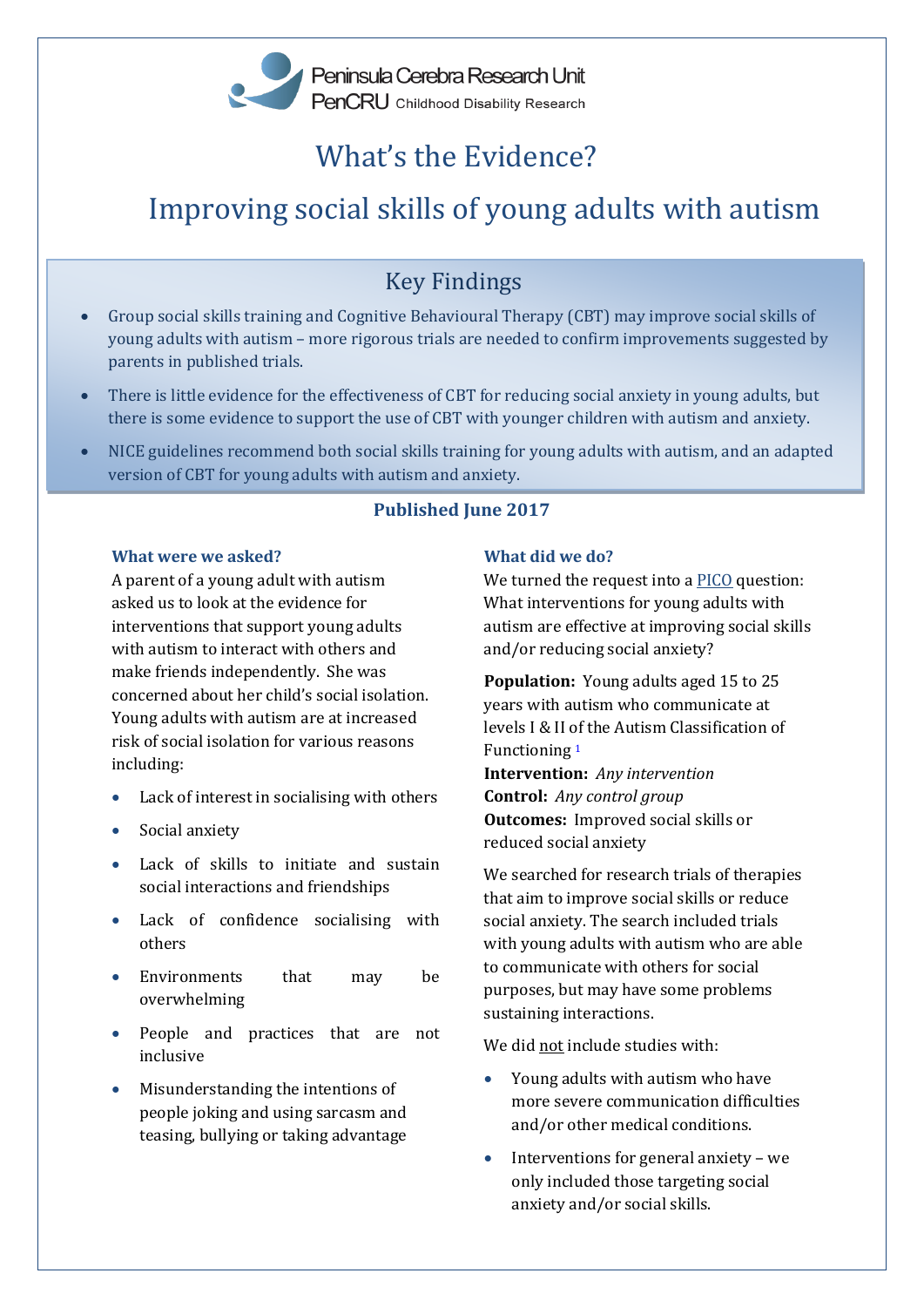• Interventions targeting attitudes and behaviours of peers. [A PenCRU review](http://www.pencru.org/projectsmeetings/researchprojects/childrensattitudes/) has previously identified interventions that improve attitudes towards disabled children through direct and extended contact with disabled children[.](#page-4-1)  2

We searched NHS Evidence, the Cochrane Library, TRIP, NICE, and the PubMed databases, and brought the information together in this summary. Experts in autism and members of our Family Faculty reviewed the accuracy and accessibility of the summary.

#### **What did we find?**

We found two different interventions for young adults with autism that have been evaluated using [randomised controlled trials:](http://www.pencru.org/research/researchterms/#rendomisedcontrolledtrial)

- Social skills training
- Cognitive Behavioural Therapy (CBT) targeting social skills and/or social anxiety.

We found two further programmes which are currently being evaluated in randomised control trials, for which the results are not yet available: KONTAKT is a social skills training programme developed in Sweden, [3](#page-4-2) and a LEGO based therapy in the UK[.](#page-4-3)  4

#### **Social skills training**

Impaired social skills are core characteristics of autism, and so there are many programmes targeting skills such as recognising emotions and taking on board others' perspectives. However, most of these programmes are designed for younger children. [Systematic reviews](http://www.pencru.org/research/researchterms/#systematicreview) that have looked at social skills programmes for a wide age range of children with autism show some evidence to support their use with younger children, but more research is needed to draw robust conclusions. [5,](#page-4-4)[6](#page-4-5) Group based social skills programmes are recommended b[y NICE](https://www.nice.org.uk/about) for both adults [7](#page-4-6) and young people [8](#page-4-7)with autism. There are very few social skills programmes targeting

young adults that have been evaluated in a randomised controlled trial. We found one programme in the USA, the Program for the Education and Enrichment of Relational Skills [\(PEERS\)](https://www.semel.ucla.edu/peers), which:

- Targets conversation skills; choosing appropriate friends; using humour; organising social activities; dating; and handling peer pressure, arguments, rejection, teasing and bullying.
- Uses a variety of teaching and learning methods, including information sharing, modelling, role play, performance feedback and home work.
- Delivers group training for one to two hours a week over a period of 10 to 14 weeks.
- Is 'parent assisted' parents play an important role within the intervention and attend training alongside young adults.

Several trials have evaluated the PEERS programme with participants aged 11 to 17 years <sup>[9](#page-4-8)[-13](#page-5-0)</sup> and 18 to 24 years. <sup>[14,](#page-5-1)[15](#page-5-2)</sup> Trials compared parents' ratings of social skills of young adults attending the programmes with a control group who did not participate. Those in the control group were offered the PEERS programme subsequently. Trials were all small, with each trial comparing between 9 and 29 individuals with autism attending the programme with equivalent numbers in control groups.

Improvements were observed in:

- Parents' ratings of their child's social skills immediately after the programmes [9-](#page-4-8)[11,](#page-5-3)[14,](#page-5-1)[15](#page-5-2); these were sustained 3 months after the programme ceased. [10,](#page-4-9)[12,](#page-5-4)[15](#page-5-2)
- Increased knowledge of social skills up to 3 months after the programme. [9,](#page-4-8)[10,14,](#page-4-9)[15](#page-5-2)
- Decreased self-reported social loneliness in young adults aged 18 to 23 years.<sup>[14](#page-5-1)</sup>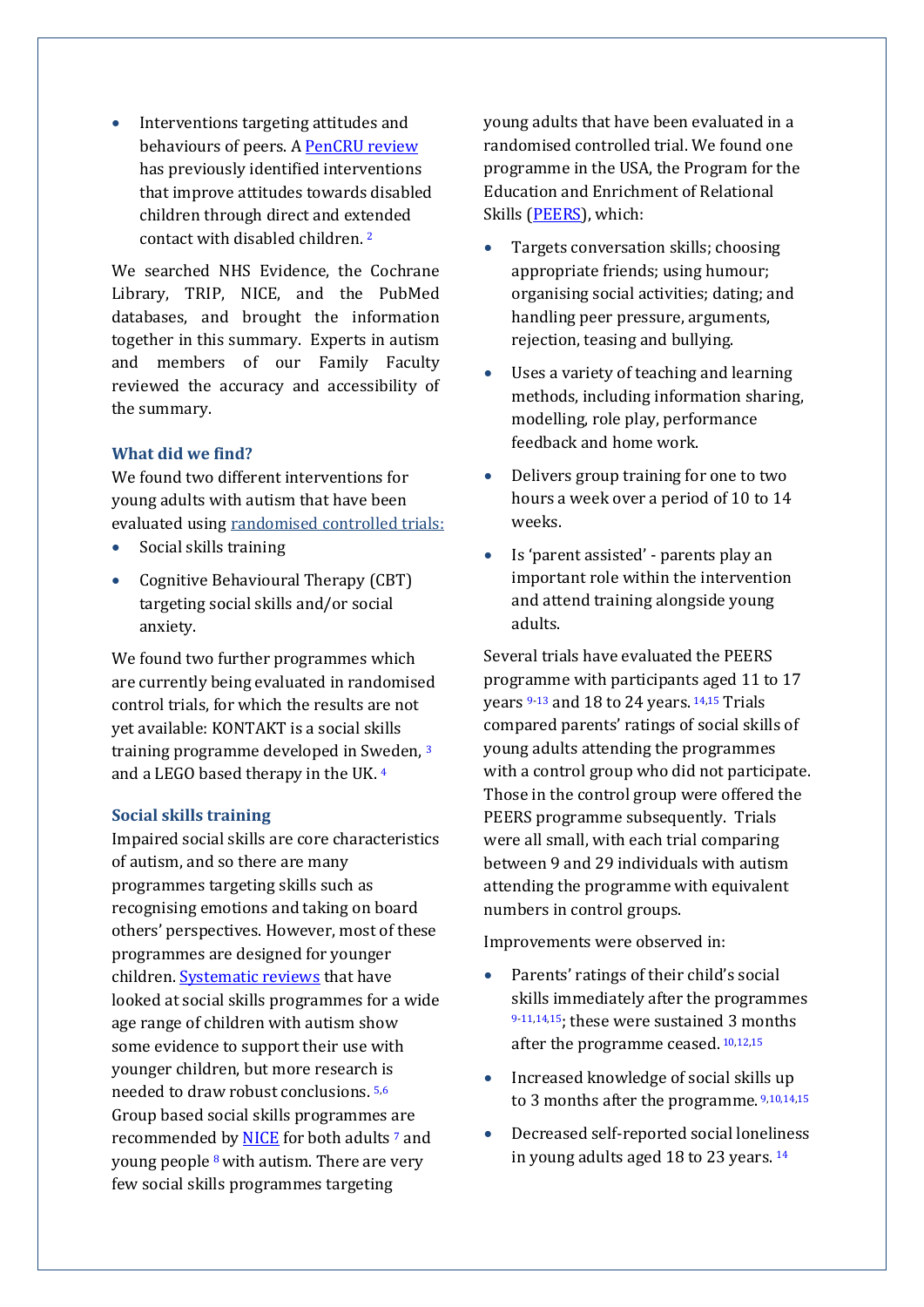- $\bullet$  Decreased social anxiety<sup>[11](#page-5-3)</sup> and depression<sup>[12](#page-5-4)</sup> in young adults aged 11 to 18 years.
- Increased number of hosted gettogethers [9](#page-4-8)[-11,](#page-5-3)[14](#page-5-1) and invited get-togethers. [11,](#page-5-3)[14,](#page-5-1)[15](#page-5-2)
- In an artificial scenario with their peers, there was increased expressiveness and overall quality of interaction as rated by independent observers who were blind to the treatment group. [13](#page-5-0)

No changes were observed in:

- Friendship quality.  $11$
- Other aspects of the quality of young adults' interactions, such as gestures and social anxiety.<sup>[13](#page-5-0)</sup>

Teachers' observations of young adults' social skills and behaviours were inconclusive due to the low number of teachers returning their reports to researchers. [10,](#page-4-9) [11](#page-5-3)

#### What do we think about PEERS?

There is some evidence PEERS leads to short-term improvements in young adults' knowledge of social skills and parents' ratings of social skills and behaviours. PEERS may also reduce feelings of loneliness, social anxiety and depression as rated by parents and improve quality of interactions with peers in a clinic setting. That said, these were all small trials, and small studies often overestimate the effectiveness of interventions. The parents' ratings of their child's social skills and behaviours should be treated cautiously as parents' observations may have been biased. Parents will have known that their children were attending the programmes and so may have paid more attention to their child's behaviours and, unwittingly, exaggerated improvements.

# **Cognitive behavioural therapy (CBT) for young adults with autism**

CBT is a psychological therapy that helps people become more aware of how they think, feel and act so that they can change their thoughts and behaviours. NICE recommends that young adults with autism and anxiety engage in group or individual CB[T.](#page-4-7)8 A systematic review supports the use of CBT for reducing anxiety in children with autism aged 8 to [16](#page-5-5) years.<sup>16</sup> NICE guidelines and the systematic review do not recommend CBT for social anxiety.

We found two randomised controlled trials evaluating group-based CBT targeting social skills and/or social anxiety for young adults with autism:

- Social Skills Training Autism- Frankfurt (SOSTA– FRA) [17](#page-5-6) – group CBT tested with 8 to 19 year olds with autism in Germany. It targeted social skills such as group rules, nonverbal cues, expression of feelings, understanding another person's perspective, conversation skills and dealing with difficult social situations. 101 people participating in 12 weekly, 90 minute, group CBT sessions were compared with 108 people who continued their treatment as usual.
- Multimodal Anxiety and Social Skills Intervention (MASSI) programme [18](#page-5-7) - CBT tested with 12 to 17 year olds with autism and anxiety. It targeted cooccurring anxiety and social disability through up to 13 individual therapy sessions, 7 group sessions and parent coaching. The trial compared 15 people participating in the programme with 15 people who continued treatment as usual.

Trials of both of these programmes reported improvements in parents' ratings of social skills and behaviours. The trial of MASSI points towards some reductions in social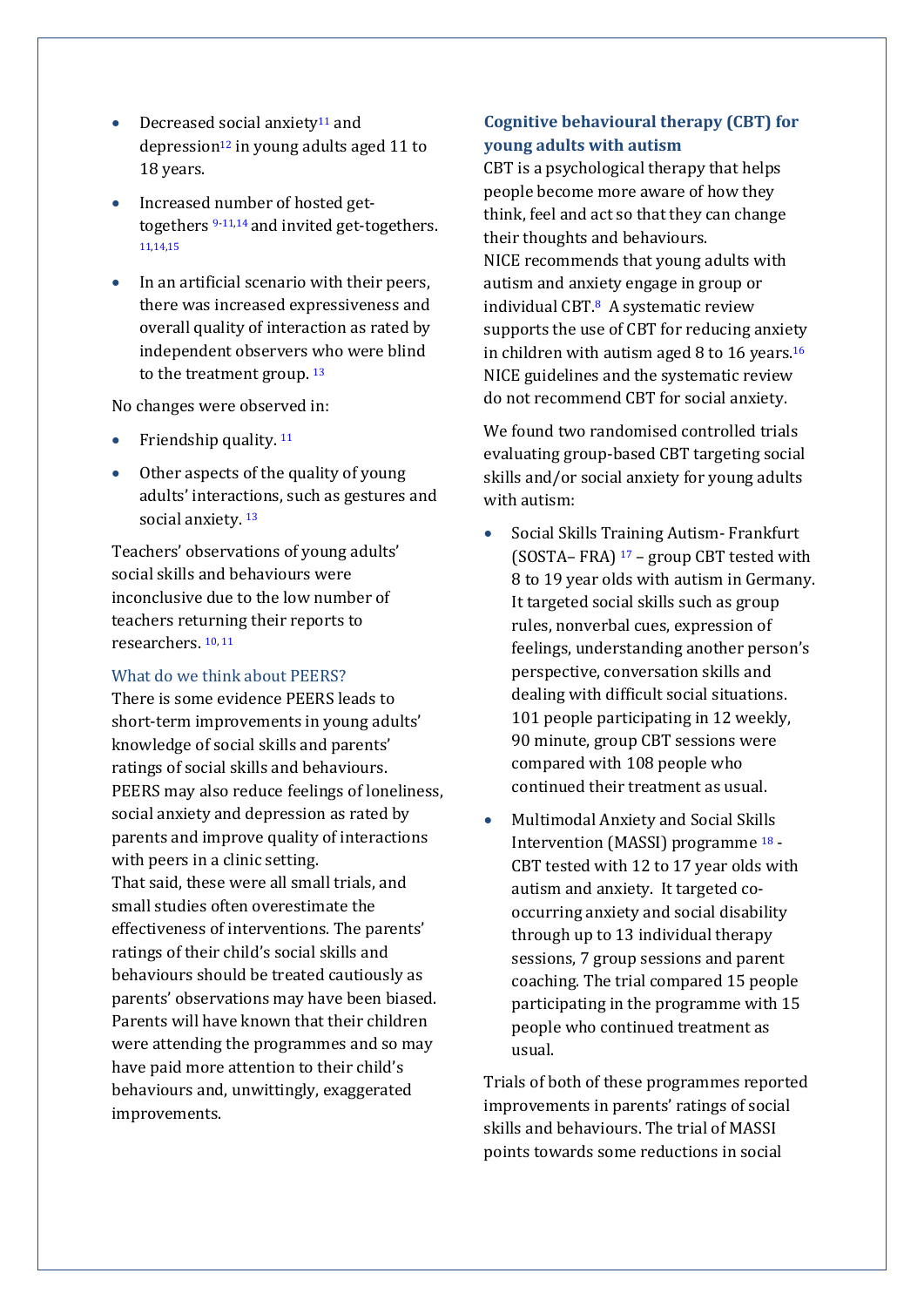anxiety, but the study was too small to be confident in the results.

A systematic review did not find any randomised controlled trials investigating the use of CBT for treating social anxiety specifically, without social skills training.<sup>[19](#page-5-8)</sup> The review identified four case studies, all indicating benefits of CBT for the treatment of social anxiety, but these studies provide low quality evidence of effectiveness.

# What do we think about CBT for social anxiety and/or social skills?

There is some evidence to suggest that the SOSTA-FRA and MASSI programmes are effective to improve social skills as rated by parents. The trial of SOSTA-FRA was larger and so provides more robust evidence for improving social skills.

The MASSI trial may overestimate improvements in social skills due to its small size. Parents and teachers in both trials knew the participants were receiving the therapy, and so their ratings of improvements in social skills may be biased, therefore results should be treated with caution.

MASSI shows limited evidence for reducing social anxiety. Larger trials are needed to draw conclusions about their effectiveness of CBT for treating social anxiety and to investigate whether CBT targeting social anxiety should be delivered alongside social skills training.

# **Accessing social skills training and CBT for social anxiety**

The availability of both group social skills training and CBT for young adults with autism varies across the UK.

 Social skills training is typically provided by local charities and voluntary organisations, special schools and day services. The National Autistic Society provides a[n Autism Services](http://www.autism.org.uk/directory.aspx) Directory which lists local services for children and adults with autism.

• CBT can be accessed through the NHS, usually via GP referral to child or adult mental health services.

### **Our Conclusions:**

- Group social skills training and CBT may improve social skills of young adults with autism. Further trials with more rigorous methodology are needed to check whether improvements in social skills are overestimated due to the small size of many of the trials, and the assessors knowing that a young adult has taken part in a programme.
- There is little evidence for the effectiveness of CBT programmes for reducing social anxiety in young adults. Trials of interventions have tended to focus on children in middle childhood, rather than young adults and support the use of CBT for the treatment of anxiety generally. Further research is needed to understand how CBT can most effectively be delivered to improve social anxiety for young adults with autism.
- Most trials compared young adults attending programmes with those who were not attending programmes, so it is unclear which elements of the different programmes are most influential to bring about improvements.
- Currently there is no evidence about the impact of these interventions on young adults' social interactions, friendships and social isolation in the longer term.
- NICE guidelines recommend considering both social skills training programmes for young adults with autism and an adapted version of CBT for young adults with autism and anxiety.

**Signposts to other information** *The National Autistic Society: <http://www.autism.org.uk/socialskills>*

*PEERS social skills programme (USA): <https://www.semel.ucla.edu/peers>*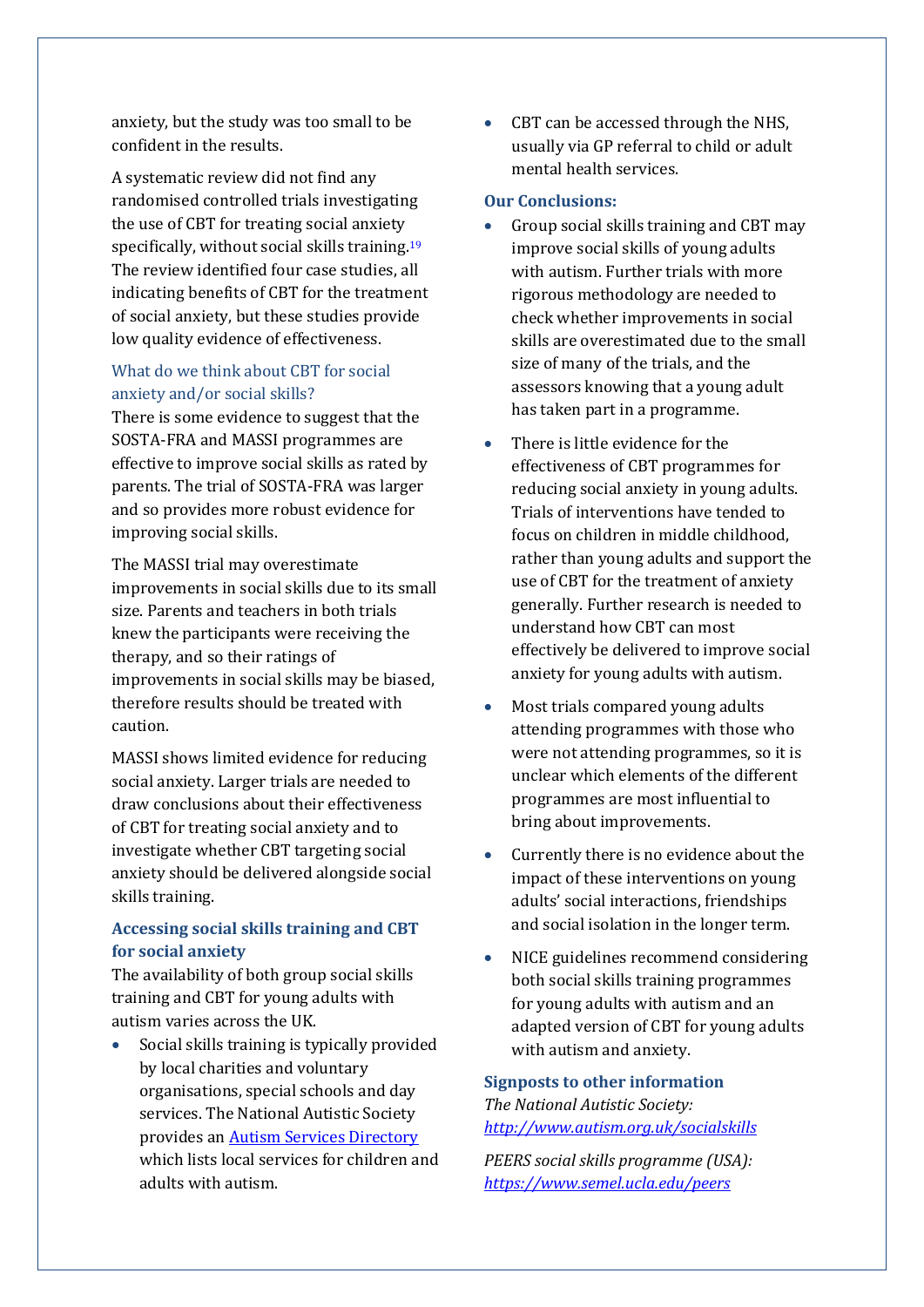Note: the views expressed here are those of the Peninsula Cerebra Research Unit (PenCRU) at the University of Exeter Medical School and do not represent the views of the Cerebra charity, or any other parties mentioned. We strongly recommend seeking medical advice before undertaking any treatments/therapies not prescribed within the NHS.

We welcome feedback – please email us at **pencru@exeter.ac.uk** if you have any comments or questions.

#### **References**

<span id="page-4-0"></span>1. Autism Classification System of Functioning: Social Communication©. 2016. *CanChild* Centre for Childhood Disability Research. [Online] Available from:

[https://www.canchild.ca/en/resources/254-autism-classification-system-of-functioning](https://www.canchild.ca/en/resources/254-autism-classification-system-of-functioning-social-communication-acsf-sc)[social-communication-acsf-sc](https://www.canchild.ca/en/resources/254-autism-classification-system-of-functioning-social-communication-acsf-sc)

<span id="page-4-1"></span>2. Armstrong M, Morris C, Abraham C, Tarrant M. (2016) Interventions utilising contact with people with disabilities to improve children's attitudes towards disability: a systematic review and meta-analysis. Disability and Health Journal. Read more at:

[http://www.pencru.org/projectsmeetings/researchprojects/childrensattitudes/#iRlegjSZK4LQ](http://www.pencru.org/projectsmeetings/researchprojects/childrensattitudes/#iRlegjSZK4LQYoQh.99) [YoQh.99](http://www.pencru.org/projectsmeetings/researchprojects/childrensattitudes/#iRlegjSZK4LQYoQh.99)

<span id="page-4-2"></span>3. Olsson, N.C., et al., Social skills group training in high-functioning autism: A qualitative responder study. Autism, 2016. 20(8): p. 995-1010.

<span id="page-4-3"></span>4. Marshall, D, Investigating Social Competence and Isolation in children with Autism taking part in LEGO-based therapy clubs In School Environments. The York Research Database: Projects. [Online] Available from: [https://pure.york.ac.uk/portal/en/projects/investigating](https://pure.york.ac.uk/portal/en/projects/investigating-social-competence-and-isolation-in-children-with-autism-taking-part-in-legobased-therapy-clubs-in-school-environments(7a406f02-c151-470e-86f1-e046d6d9a331).html.)[social-competence-and-isolation-in-children-with-autism-taking-part-in-legobased-therapy](https://pure.york.ac.uk/portal/en/projects/investigating-social-competence-and-isolation-in-children-with-autism-taking-part-in-legobased-therapy-clubs-in-school-environments(7a406f02-c151-470e-86f1-e046d6d9a331).html.)[clubs-in-school-environments\(7a406f02-c151-470e-86f1-e046d6d9a331\).html.](https://pure.york.ac.uk/portal/en/projects/investigating-social-competence-and-isolation-in-children-with-autism-taking-part-in-legobased-therapy-clubs-in-school-environments(7a406f02-c151-470e-86f1-e046d6d9a331).html.)

<span id="page-4-4"></span>5. Rao, P.A., D.C. Beidel, and M.J. Murray, Social skills interventions for children with Asperger's syndrome or high-functioning autism: A review and recommendations. Journal of autism and developmental disorders, 2008. 38(2): p. 353-361.

<span id="page-4-5"></span>6. Reichow, B. and F.R. Volkmar, Social skills groups for people aged 6 to 21 with autism Spectrum disorders (ASD). Cochrane Database of Systematic Reviews 2012, Issue 7. Art. No.: CD008511. Available from: [http://www.cochrane.org/CD008511/BEHAV\\_social-skills-groups](http://www.cochrane.org/CD008511/BEHAV_social-skills-groups-for-people-aged-6-to-21-years-with-autism-spectrum-disorders-asd)[for-people-aged-6-to-21-years-with-autism-spectrum-disorders-asd](http://www.cochrane.org/CD008511/BEHAV_social-skills-groups-for-people-aged-6-to-21-years-with-autism-spectrum-disorders-asd)

<span id="page-4-6"></span>7. National Institute for Health and Care Excellence (August 2013; updated September 2016). Autism spectrum disorder in under 19s: support and management. NICE Clinical Guideline: 1.3.1 & 1.7.2 & 1.7.3. [Online] Available from:<https://www.nice.org.uk/guidance/cg170>

<span id="page-4-7"></span>8. National Institute for Health and Care Excellence (June 2012; updated July 2016). Autism spectrum disorder in adults: diagnosis and management. NICE Clinical Guideline: 1.4.1& 1.4.2. [Online] Available from:<https://www.nice.org.uk/guidance/cg142>

<span id="page-4-8"></span>9. Laugeson, E.A., et al., Parent-assisted social skills training to improve friendships in teens with autism spectrum disorders. Journal of autism and developmental disorders, 2009. 39(4): p. 596-606.

<span id="page-4-9"></span>10. Laugeson, E.A., et al., Evidence-based social skills training for adolescents with autism spectrum disorders: The UCLA PEERS program. Journal of autism and developmental disorders, 2012. 42(6): p. 1025-1036.